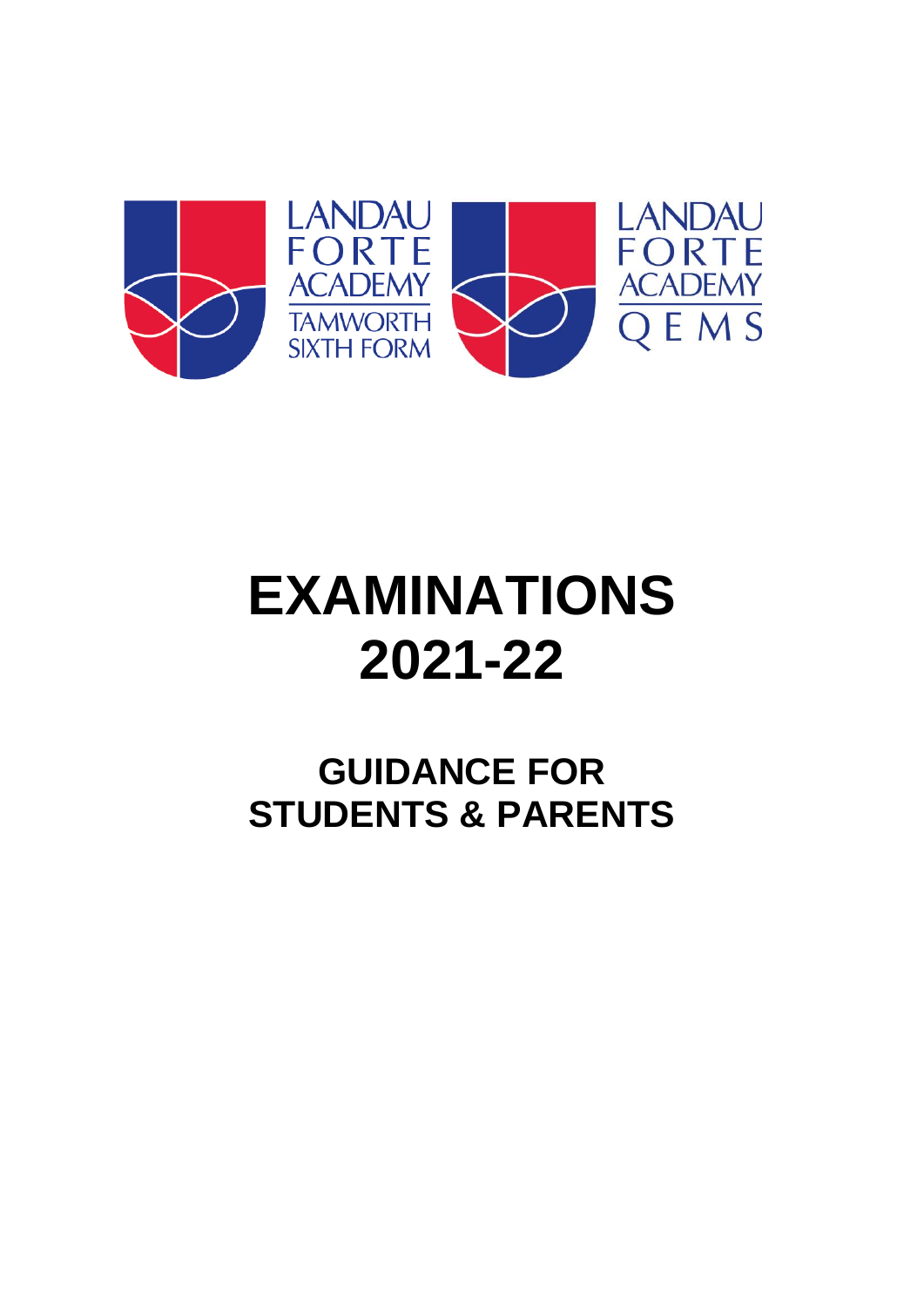#### **CONTENTS**

|                                                                                                                                                                         | Page                               |
|-------------------------------------------------------------------------------------------------------------------------------------------------------------------------|------------------------------------|
| <b>Introduction</b>                                                                                                                                                     | 3                                  |
| What are public examinations?                                                                                                                                           | 4                                  |
| <b>Before the Examinations:</b>                                                                                                                                         |                                    |
| <b>Statements of Entry</b><br><b>Candidate Name</b><br><b>Candidate Number</b><br>Timetables<br><b>Contact Numbers</b><br>Equipment<br><b>Access Arrangements</b>       | 4<br>4<br>4<br>4<br>4<br>5<br>5    |
| <b>During the Examinations:</b>                                                                                                                                         |                                    |
| <b>Examination Regulations</b><br>Attendance at Examinations<br>In the examination room<br>Mobile phones & watches<br>Invigilators                                      | 5<br>5<br>$5-6$<br>6               |
| Absence from Examinations                                                                                                                                               | 6<br>$\overline{7}$                |
| <b>After the Examinations:</b>                                                                                                                                          |                                    |
| <b>Notification of Results</b><br><b>Post Results</b><br><b>Examination Certificates</b><br>Reviews of marking - Centre assessed marks<br>Exam contingency day planning | 7<br>$\overline{7}$<br>7<br>8<br>8 |
| <b>Frequently Asked Questions for examinations</b>                                                                                                                      | $9 - 11$                           |
| Appendix 1 - JCQ Information for Candidates - Written Exams                                                                                                             | 12                                 |
| Appendix 2 – JCQ Information for Candidates – Online Exams                                                                                                              | 13                                 |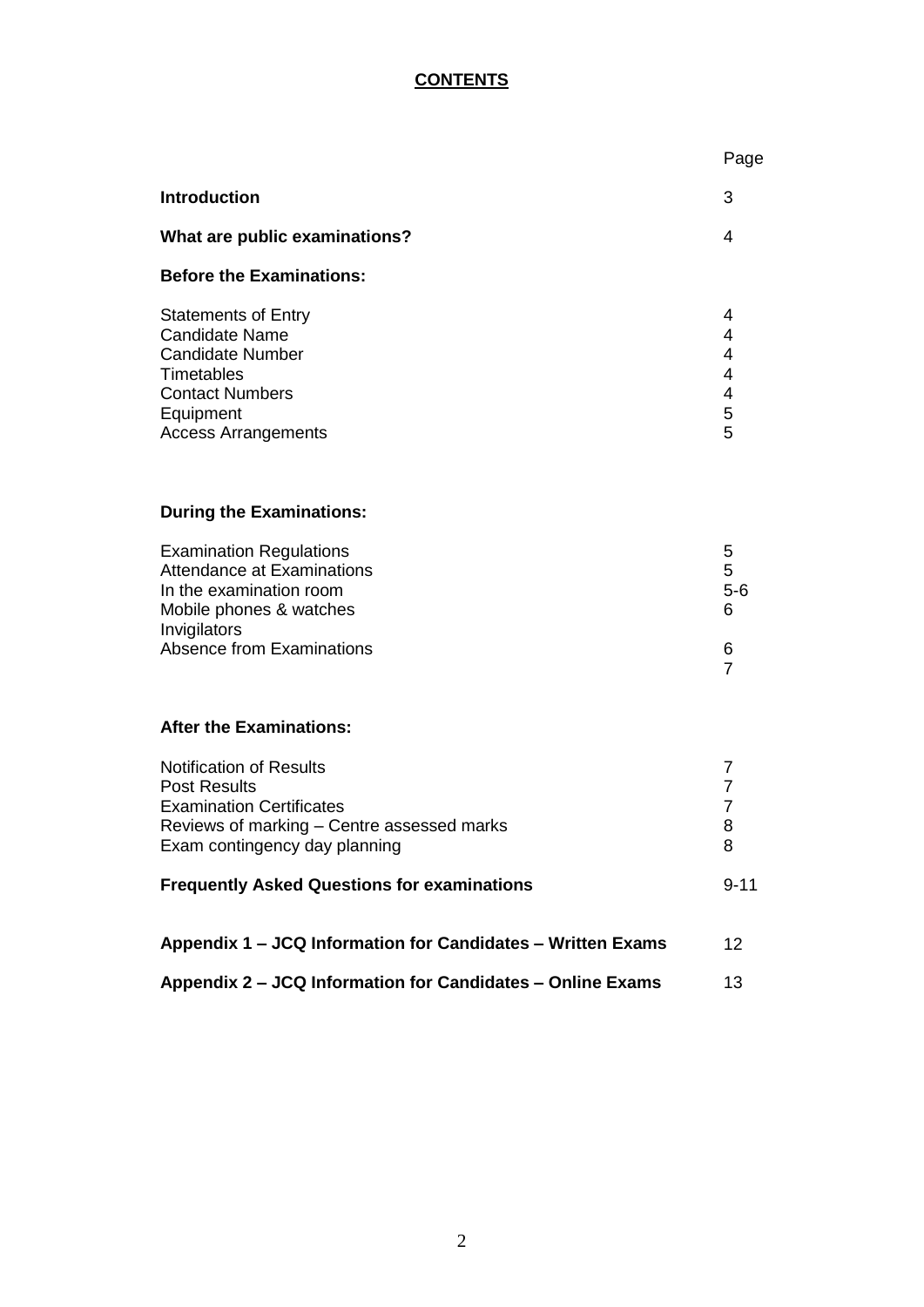#### **INTRODUCTION**

It is the aim of Landau Forte Academy QEMS and Tamworth Sixth Form to make all aspects of examinations as stress-free and successful as possible for all students

This booklet will provide informative and helpful advice for students and parents. Please read it carefully to ensure that you are aware of the examination regulations and the procedures to follow in the event of any problems occurring.

The examination boards (or awarding bodies) set down strict criteria which must be followed for the conduct of examinations and we are required to follow them precisely. Careful attention should be paid to the *Information for Candidates* notices for written and online examinations.

Some of the questions you may have are answered at the back of this booklet. **If there is anything you do not understand or any question that has not been addressed, PLEASE ASK.**

If you have any queries or need help or advice at any time before, during or after the examinations, please contact:

> Miss Grace Powell, Examinations Officer Mrs Kirsti O'Neill, Examinations Assistant

The exam email address is: [exams@lfatq.org.uk](mailto:exams@lfatq.org.uk)

Remember – we are here to help.

**GOOD LUCK!**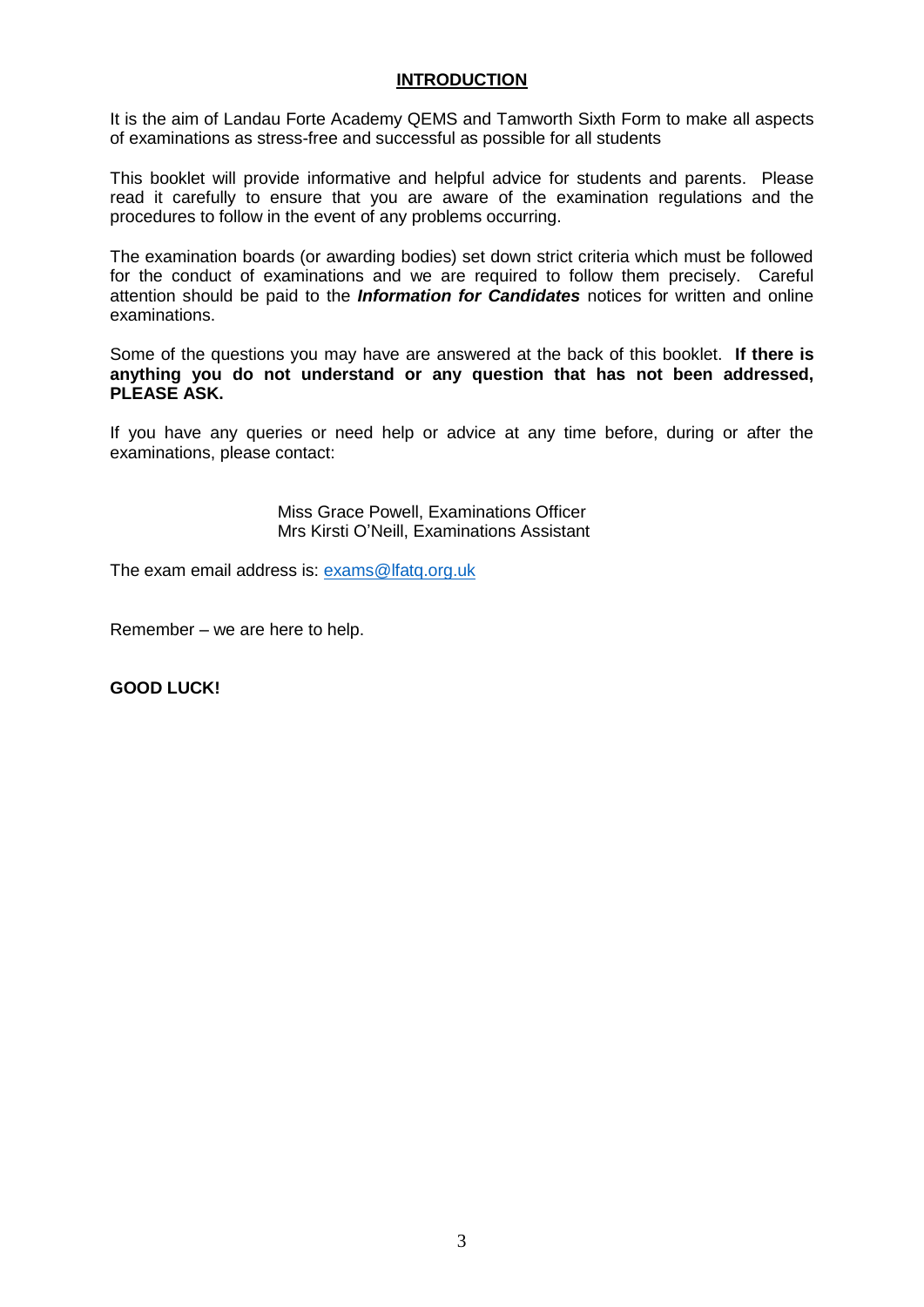## **EXAMINATIONS**

#### **WHAT ARE PUBLIC EXAMINATIONS?**

- These are examinations for which the school has to pay a fee to an external examination board. These boards are independent of the school. They set and mark examination papers. The boards award qualifications such as GCSE, GCE and BTEC, providing a certificate once the results have been achieved.
- The school uses the following examination boards: AQA, Pearson, OCR and Eduqas (WJEC). All the boards have websites packed with information to help students prepare for their examinations.

#### **BEFORE THE EXAMINATIONS**

#### **STATEMENTS OF ENTRY**

 Students have been provided with a statement of entry during tutorial indicating the subjects they are being entered for and the levels of entry, where applicable. Some subjects only have one tier of entry, some have Foundation and Higher tiers.

#### **CANDIDATE NAME AND DATE OF BIRTH**

 Students are entered under the name format of First Name + One middle initial + (Legal) Surname, e.g. Adam J Smith. Please check that candidate name and date of birth are correct on timetables. If there is an error, please report to the Exams Office immediately. Only legal names will appear on qualification certificates.

#### **CANDIDATE NUMBER**

 Each student has a four-digit candidate number. This is the number students must enter on every examination paper. It will appear at the top of their timetables and next to their name on seating plans and examination registers. This number also appears on their lanyards.

#### **TIMETABLES**

- Contact should be made with the Exams Office immediately if there are any queries.
- A few students will have a clash where two subjects are timetabled at the same. We will make special timetable arrangements for these students only. Students must check their individual timetable and see the Exams Office if they are unsure what to do. If there is a clash on the timetable that has not been resolved, please contact the Exams Office immediately. Examination board rules state that students can only be given a 20 minute break between exams that are scheduled for the same start time. Students must remain under supervised exam conditions between exams.

If exams are longer than 3 hours, one exam will be moved to the morning or afternoon of the same day. Students will remain under supervision at all times and are encouraged to bring revision material. Students will have a meeting if this affects them.

#### **CONTACT NUMBERS**

 Please check that the school has up-to-date parental telephone numbers. If students do not turn up for an examination, we will need to contact parents urgently.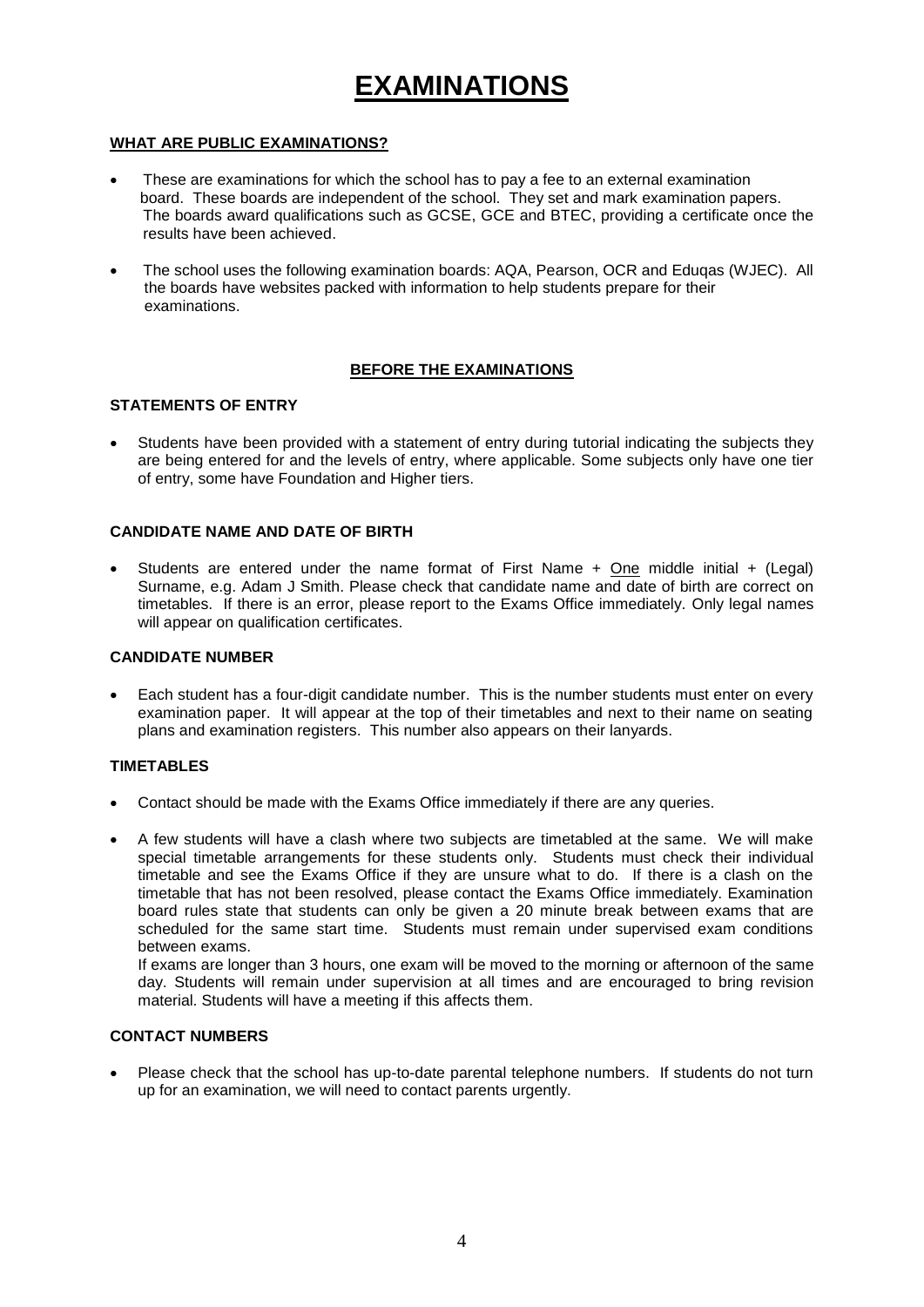#### **EQUIPMENT**

- A stationery pack will be placed on all desks for QEMS students. Each pack will contain: black pen, pencil, 12" ruler, rubber, pencil sharpener, protractor and calculator Casio FX-83ES. These are the same calculators which are used in the Maths Department. Students may bring their own calculator if they prefer.
- Sixth Form students are expected to have their own stationery in a clear pencil case.

#### **ACCESS ARRANGEMENTS**

- Access arrangements are pre-examination adjustments for students based on evidence of need and normal way of working.
- Access arrangements allow students with special educational needs, disabilities or temporary injuries to access examinations without changing the demands of the assessment, through the use of a reader, writer, laptop, extra time, rest breaks or prompter.

#### **DURING THE EXAMINATIONS**

#### **EXAMINATION REGULATIONS**

 A copy of the *Information for Candidates* notice, which is issued jointly by all the examining boards, is printed at the back of this booklet. All students must read this carefully and note that to break any of the examination rules or regulations could lead to disqualification from all subjects. The academy must report any breach of regulations to the relevant examination board.

#### **ATTENDANCE AT EXAMINATIONS**

- Students are responsible for checking their own timetable and arriving at school on the correct day and time, in correct uniform. Students are expected to be on site 30 minutes before the exam start time. They must be outside of their exam venue no later than 10 minutes prior to the start time of their examination. They should wait quietly until they are invited to enter the examination room by the invigilators.
- Students who arrive late for an examination may still be admitted. However, the examination board will be informed and the paper may not be marked.
- Absences should be reported before the start of the examination time. If we are not informed of an absence an invoice will be issued to parents for the fee of the examination.

#### **IN THE EXAMINATION ROOM**

- Students must wear full school uniform whilst attending school for examinations.
- Students should not attempt to communicate with or distract other students.
- Students are expected to place their lanyards on their exam desks. This is used for identification purposes and therefore must be kept safe until examinations are over.
- Examination regulations are very strict regarding items that may be taken into the examination room. (See FAQs at the end of this booklet). If students break these rules they could be disqualified from the examination.
- Only materials listed on the question paper are allowed in the exam room. Anything else must be handed in before the exam starts - notes, books, papers, calculator case or lid, calculator instruction leaflet. Students must not have access to potential technological/web enabled sources of information such as a mobile phone, a music device or a wrist watch of any kind. All watches and mobile phones must be turned off or handed in at the start of the examination.
- Students should not write on examination desks. This is regarded as vandalism and parents will be asked to pay for any damage.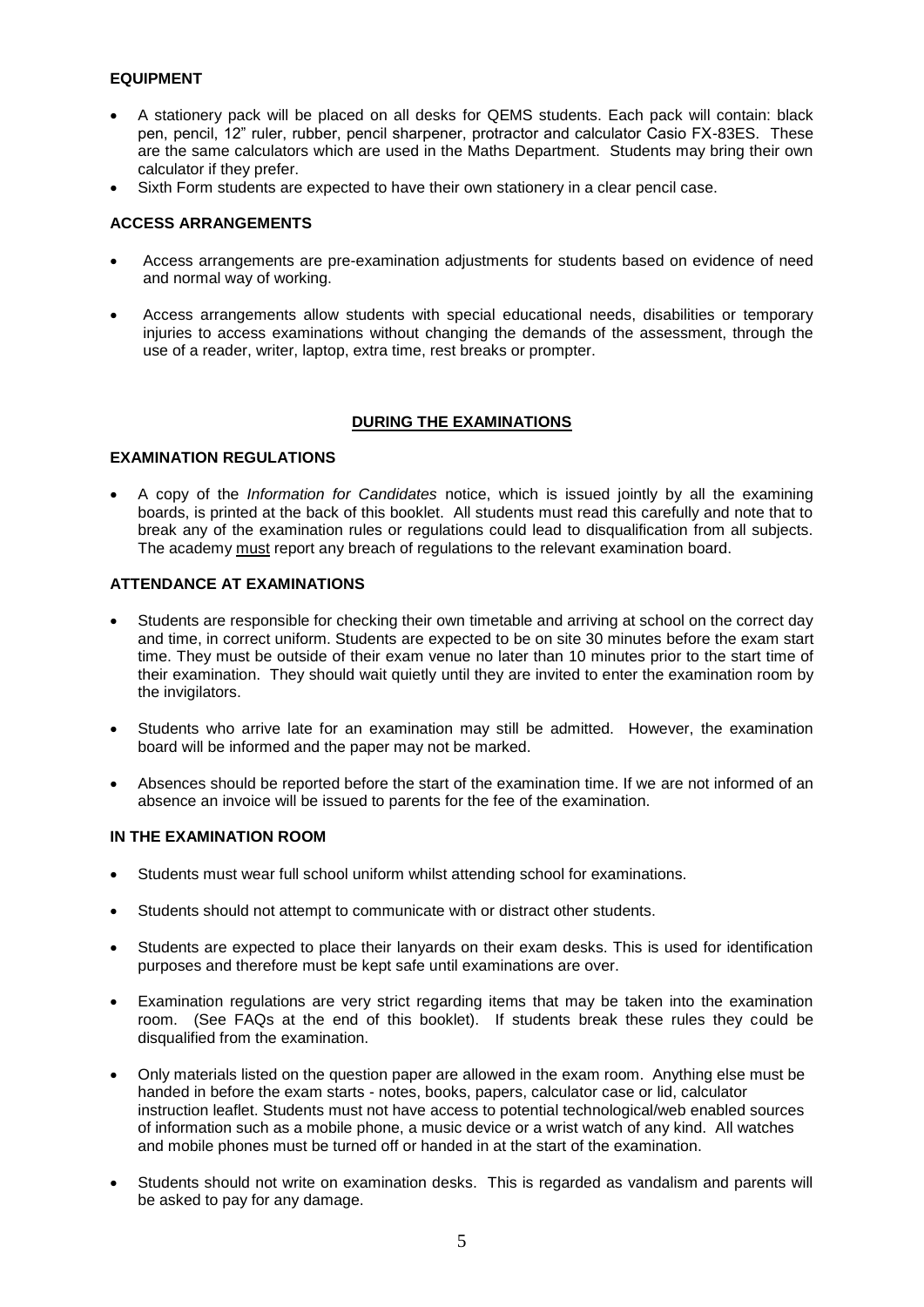- Students should not draw graffiti or write offensive comments on examination papers the examination board may refuse to accept the paper.
- Students must listen carefully to instructions and notices read out by the invigilators there may be amendments to the examination paper that they need to know about.
- Students should check that they have the correct question paper. They should check the subject, paper and tier of entry.
- Students should read all instructions carefully and number their answers clearly.
- Students must read through the whole exam paper to ensure that they do not miss out any questions on the back page.
- Students must stay in the examination room for the duration of their examination. They will not be allowed to leave an examination room early. If they have finished the paper they should use any time remaining to check over their answers and make sure they have completed their details correctly.
- At the end of the examination all work must be handed in. All rough work should be crossed out.
- Invigilators will collect in examination papers before students leave the room. Absolute silence must be maintained during this time. Students remain under examination conditions until they have left the examination room.
- Question papers, answer booklets and additional paper must NOT be taken from the examination room.
- Students must remain seated in silence until told to leave the examination room. They should leave the room in silence and show consideration for other students who may still be working.
- If the fire alarm sounds during an examination the invigilators will instruct students what to do. If the examination room has to be evacuated, this should be done in silence and students should remain in the order in which they are sitting. Everything should be left on the desk and students will be escorted to a designated assembly point ( far side of the Astro Turf). They must not attempt to communicate with anyone else during the evacuation. When they return to the examination room they will be given five minutes to settle down and will then be instructed to continue their examination. Students will be allowed the full working time for the examination and a report will be sent to the examination board detailing the incident.

#### **MOBILE PHONES, ELECTRONIC COMMUNICATION OR DATA STORAGE DEVICES AND WATCHES**

 Mobile phones, electronic communication or data storage devices and watches should be kept in bags or they will be collected in at the start of every examination. Invigilators will give students a numbered plastic wallet and they will be given a matching numbered ticket. Any device should be switched off. At the end of the examination students should present their ticket to invigilators for the return of their property. All items collected will remain in a box at the front of the examination room.

Please note if a mobile device goes off in a bag that is inside the examination room this is **still classed as malpractice.**

#### **INVIGILATORS**

- The school employs external invigilators to conduct the examinations. Students are expected to behave in a respectful manner towards all invigilators and follow their instructions at all times.
- Invigilators are in the examination rooms to supervise the conduct of the examination. They will distribute and collect the examination papers, instruct students when to start and finish the examination, hand out extra writing paper as required and deal with any problems that occur during the examination, for example if a student is feeling ill.
- Please note that invigilators cannot discuss the examination paper with students or explain the questions.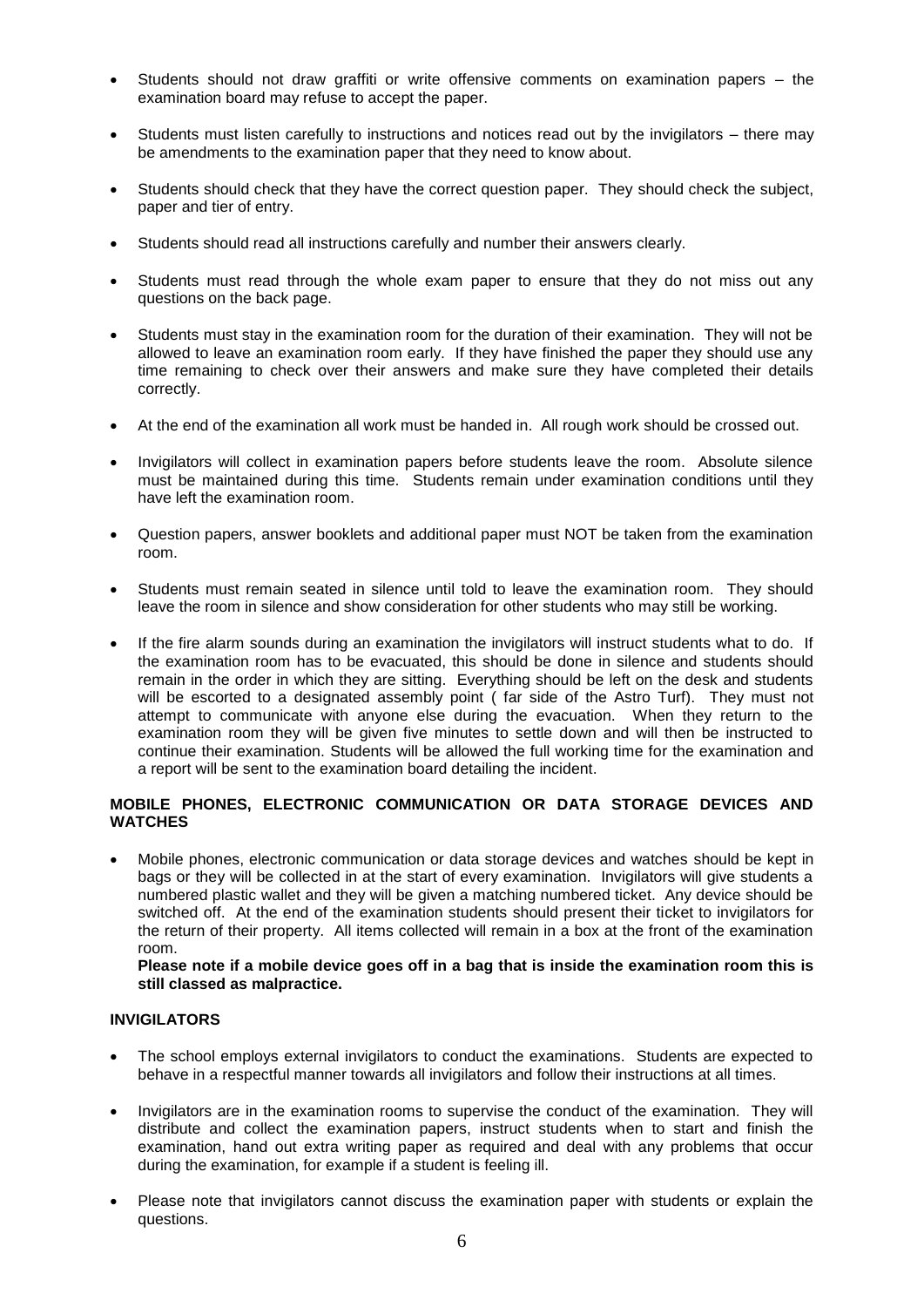- Students who are disruptive or behave in an unacceptable manner will be removed from the examination room by the Examinations Officer or members of the Senior Leadership Team.
- Invigilators are there to help students. If they have a query students should flag one down and ask them.

#### **ABSENCE FROM EXAMINATIONS**

- If students experience difficulties during the examination period (eg illness, injury, personal problems), they should inform the Examinations Officer at the earliest possible point so that help and advice can be given.
- Copies of Doctor's notes/ prescriptions/ Hospital letters will be required to support a students' absence. Any illness/ symptoms that do not require a visit to the Doctor are not a sufficient reason for students' to miss their exam. They will not have another opportunity to sit this at another date and it will affect their final grade.
- Please note that misreading the timetable will not be accepted as a satisfactory explanation of absence.

#### **AFTER THE EXAMINATIONS**

#### **NOTIFICATION OF RESULTS**

Results will be available for collection on:

**SF - Thursday 18 August 2022 Q - Thursday 25 August 2022 From 9:00 am to 10:30 am**

- Results will also be sent to students' academy email address after midday. They should save this document as they will lose access to their email shorly after.
- If a student wishes any other person (including family members) to collect their results they **must** present written authorisation to the Exams Office.
- Students who do not collect their results on results day will receive notification through the normal post. Letters will be posted after Results Day and not before.
- No results will be given out by telephone under any circumstances.

#### **POST RESULTS**

If post-results advice is required, teaching staff will be available on Results Day.

#### **EXAMINATION CERTIFICATES**

- Certificates will be available for collection during December 2022. A letter will be sent to all students giving details of the collection arrangements.
- Certificates will not be given to anyone other than the student without the student's written authorisation.
- We are only obliged to keep certificates for a period of one year after issue. If students do not collect their certificates within this time (or if they lose their certificates) they can only be replaced by direct application to the appropriate examination board. This will require proof of identity (such as a birth certificate) and a substantial fee per examination board. Students are therefore urged to collect certificates as soon as possible and to keep them safely.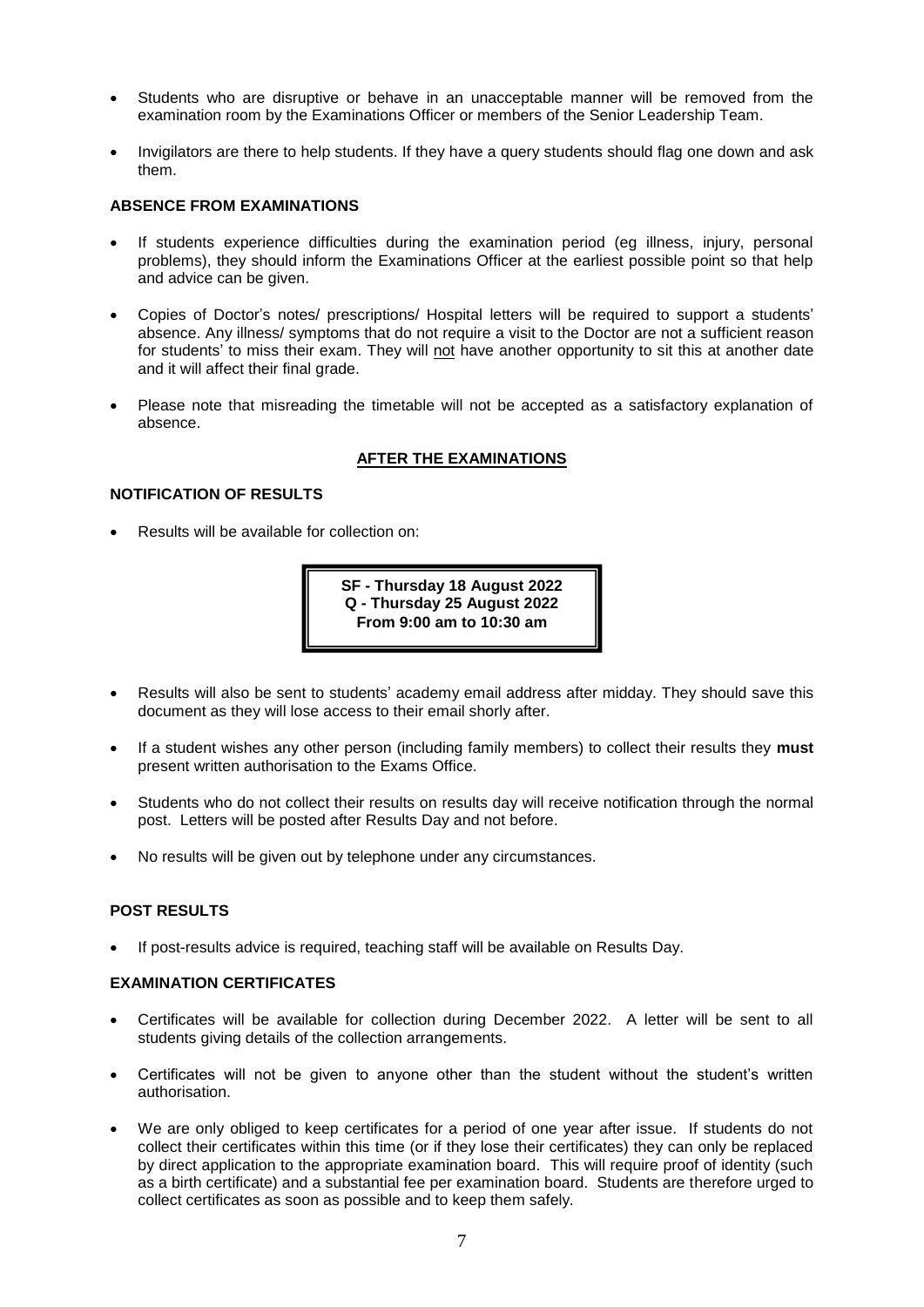#### **REVIEWS OF MARKING – CENTRE ASSESSED MARKS**

- Students will be informed of their centre assessed marks two weeks before the deadline of submission to the Exam board. They will also be given details of how to request copies of materials to assist in considering whether to request a review of marking.
- The Curriculum Leader for the relevant subject will make requested materials available to the students. The student must review the materials and reach a decision regarding an appeal within three days of receipt of materials.
- All requests for reviews or marking must be made in writing.
- The Examinations Officer will ensure that the review of marking is carried out by an assessor who has appropriate competence, has had no previous involvement in the assessment of the student and has no personal interest in the review.
- The reviewer will be instructed to ensure that the student's mark is consistent with the standard set by the Centre.
- The student will be informed in writing of the outcome of the review of the Centre's marking.

#### **EXAM CONTINGENCY PLANNING**

The exam boards have designated **Wednesday 29 June 2022** as a contingency day for examinations. The designation of a contingency day within the common examination timetable is in the event of national or local disruption to examinations. It is part of exam boards' standard contingency planning for examinations.

As a school we have been asked to remind students that they must remain available until Wednesday 29 June 2022 should an exam board need to invoke it's contingency plan.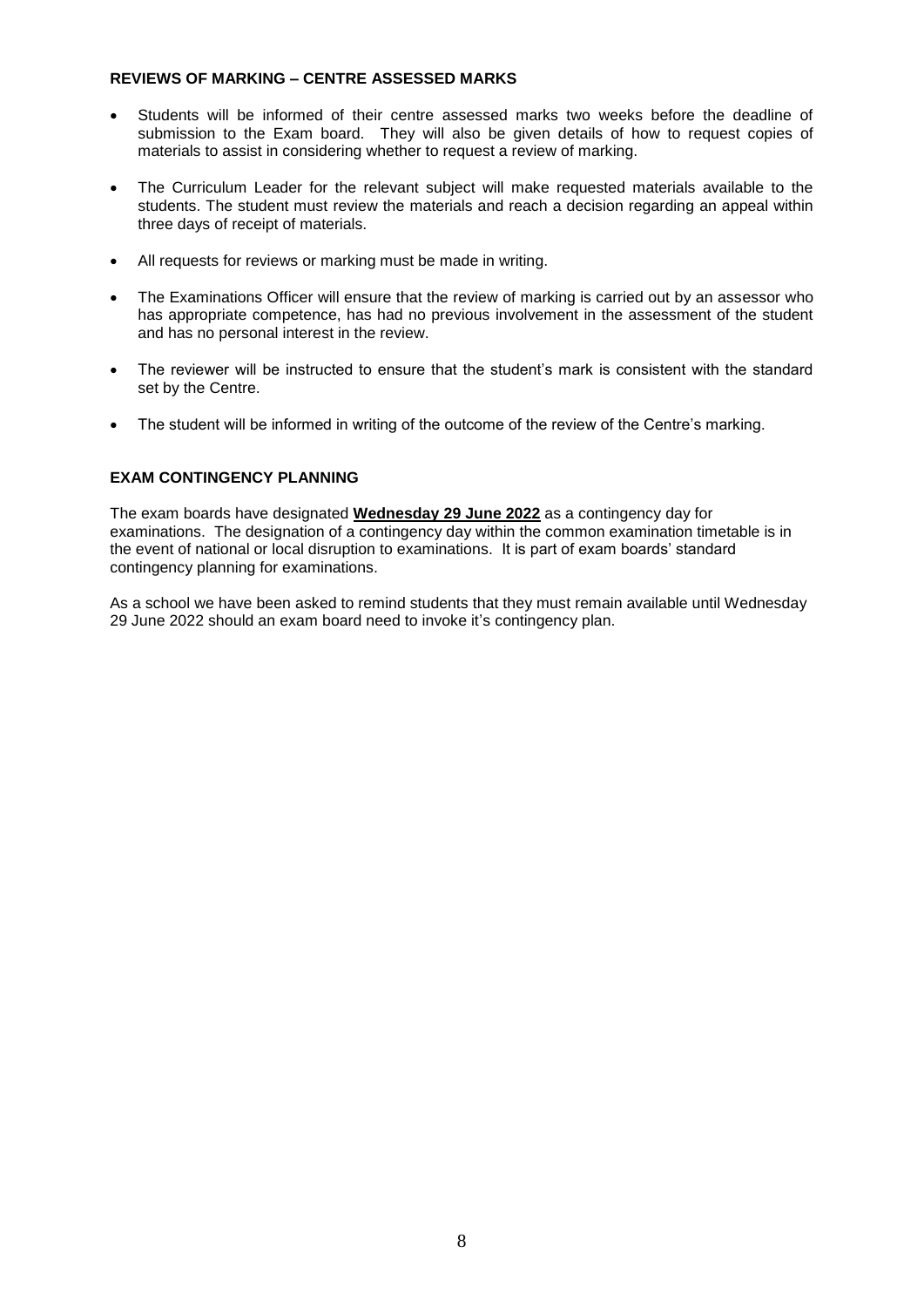#### **FREQUENTLY ASKED QUESTIONS - EXAMINATIONS**

#### **Q. What do I do if there's a clash on my timetable?**

 The school will re-schedule papers internally (on the same day) where there is a clash of subjects. Correct times should be on individual timetables. Students will be called to a meeting if they are affected by a clash. If in doubt consult the Examinations Officer.

#### **Q. What do I do if I think I have the wrong paper?**

 Invigilators will ask you to check before the examination starts. If you think something is wrong put your hand up and inform the invigilator immediately.

#### **Q. What do I do if I forget my candidate number?**

 Candidate numbers are printed on seating plans, which are displayed in your examination rooms and on attendance registers. ID cards show students' candidate number. Invigilators will be able to help you find your number.

#### **Q. What do I do if I forget the school Centre Number?**

 The Centre Number is 30630 for QEMS and 30602 for Sixth Form. It will be clearly displayed in the examination rooms.

#### **Q. What do I do if I have an accident or am ill before the examination?**

 Parents should inform the Exams Office at the earliest possible point so we can help or advise you. In the case of an accident that means students are unable to write, it will be possible to provide them with a writer to write their answers or a laptop but we will need as much prior notice as possible. You will need to obtain medical evidence (from your GP or hospital) if you wish the school to make an appeal for Special Consideration on your behalf (see below).

#### **Q. What is an Appeal for Special Consideration?**

 Special Consideration is an adjustment to the marks or grades of a student who is eligible for consideration. The allowance for Special Consideration is from 0% (consideration given but addition of marks considered inappropriate) to 5% (reserved for exceptional cases). Parents should be aware that any adjustment is likely to be small and no feedback is ever provided. Students will only be eligible for Special Consideration if they have been fully prepared and covered the whole course but performance in the examination is affected by adverse circumstances beyond their control. Examples of such circumstances may be severe illness, accident or injury, bereavement and domestic crisis. The Exams Office must be informed immediately, so that the necessary paperwork can be completed (within 7 days of the last examination session for each subject) and evidence will be required to support such an application.

#### **Q. What do I do if I feel ill during the examination?**

 You should put your hand up and inform an invigilator if you feel unwell. You must **never** leave the examination room unsupervised.

#### **Q. If I'm late can I still sit the examination?**

 Provided you are not more than 1 hour late, it may still be possible for you to sit the examination. You should get to school as quickly as possible and report to Reception. A member of staff will escort you to the examination room. You must not enter an examination room without permission after an examination has begun.

The examination board will be informed of the time of your arrival and they may decide not to mark your work.

Please ensure that you allow enough time to get to school so that if you are delayed (e.g. through transport problems) you will still arrive on time.

You are expected to be on site 30 minutes prior to the examination start time.

#### **Q. If I miss the examination can I take it on another day?**

 No. Timetables are regulated by the examination boards and every student in the country will sit for example, their English Language examination on the same day at the same time. You must attend on the given date and time.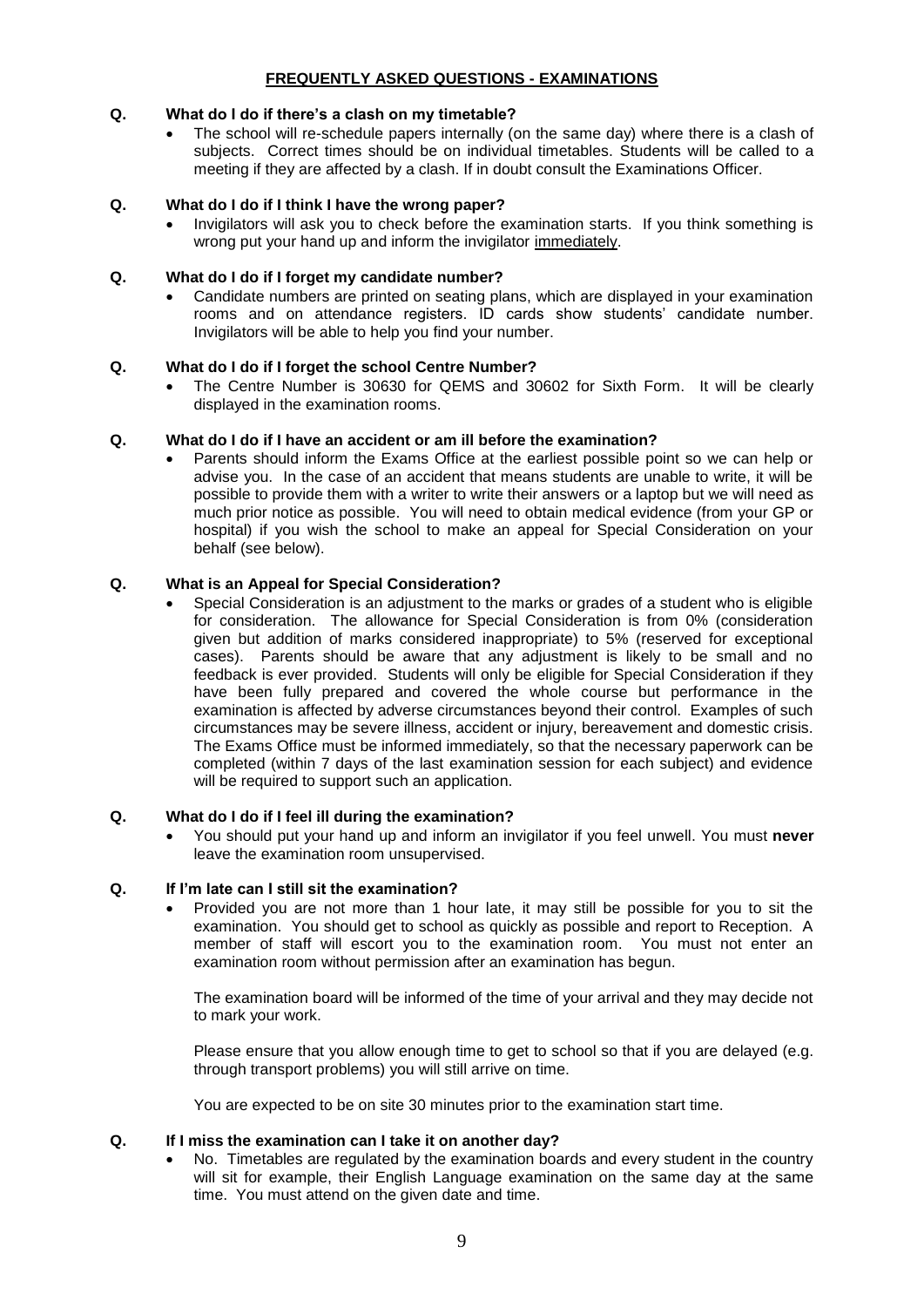#### **Q. Do I have to wear school uniform?**

- Yes. Normal school regulations apply with regard to uniform, jewellery, etc. You must dress appropriately for the examination.
- We would encourage students to avoid having long false nails as this can hinder your ability to write/ type.
- You must not have any writing on your hands or nails. If you have any writing on your person you will be escorted by a member of staff to remove this before you can sit the exam. Failure to comply will be classed as malpractice.

#### **Q. What items are not allowed into the examination room?**

- Only materials that are listed on the question paper (e.g. an anthology) are permitted in the examination room and students who are found to have any material with them that is not allowed will be reported to the appropriate examination board. In such circumstances, a student would normally be disqualified from the paper or the subject concerned.
- Bags and coats and any other items not permitted under examination regulations must be left outside the examination room. Students should refrain from bringing any valuables into school with them when attending for an examination.

#### **Q. Why can't I bring my mobile phone or any electronic communication or storage device into the examination room?**

 Being in possession of a mobile phone (or any other electronic communication or storage device, e.g.watch) is regarded as cheating and is subject to severe penalty from the examination boards:

#### **The penalties may be as follows**:

#### **Warning - Investigation**

Device not in the candidate's possession but makes a noise in the examination room **Loss of Marks**

Device in the candidate's possession but no evidence of it being used by the candidate **Disqualification**

Device in the candidate's possession and evidence of it being used by the candidate

#### **Q. How do I know how long the examination is?**

 The length of the examination is shown in minutes on individual timetables under the heading 'duration'. Invigilators will tell you when to start and finish the examination. They will write the finish time of the examination on a board at the front of the examination room. There will be a clock in all examination rooms.

#### **Q. Can I leave the examination early?**

 No. Students are not allowed to leave the examination room until the examination has finished, as this is disruptive to other students. A student may not leave the examination room without the permission of the invigilators.

#### **Q. What do I do if the fire alarm sounds?**

 The examination invigilators will tell you what to do. If you have to evacuate the room leave everything on your desk and leave the room in silence. You must not attempt to communicate with any other student during the evacuation.

#### **Q. Can I go to the toilet during the examination?**

 If it is absolutely necessary. You will be escorted by an invigilator and will not be allowed any extra time.

#### **Q. If I have more than one examination on a day can I get lunch at school?**

 Students who have examinations in both morning and afternoon sessions may obtain lunch from the Restaurant in the usual way or bring a packed lunch.

#### **Q. Why do I need to check the details on the Statement of Entry?**

- The details on a Statement of Entry will be used when certificates are printed. If the name or date of birth on a certificate does not match the information on a birth certificate it could cause problems if asked to show certificates to a potential employer or college/university at some time in the future.
- Subjects and tiers of entry should be checked to ensure students complete the correct paper on examination day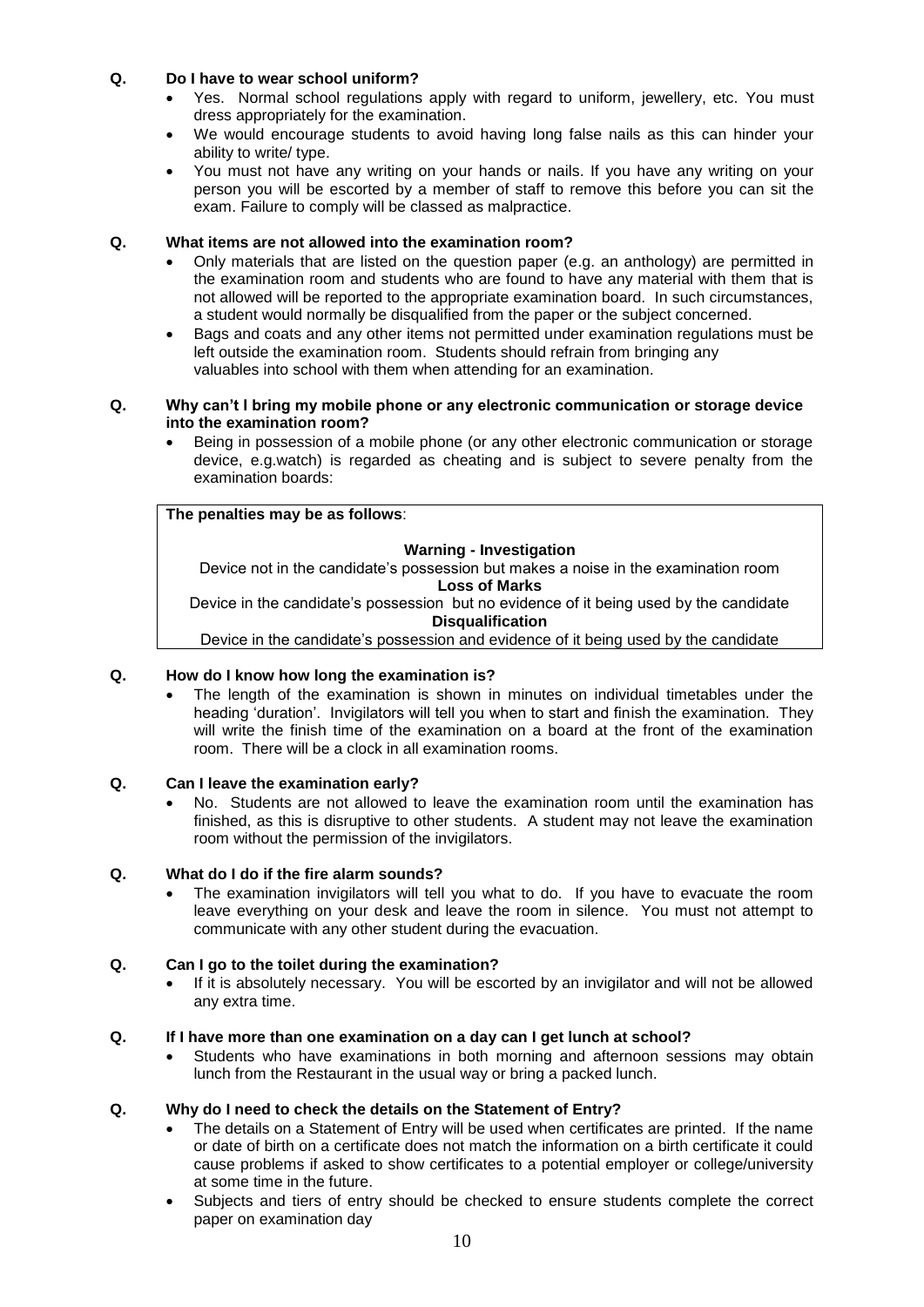#### **Q. I am entitled to extra time – how will this affect the way I take my examination?**

 Some students receive an allowance of 25% extra time. Where possible such students will be seated together to minimise disturbance from other students who finish earlier. The invigilators will include the additional time when they display the finishing time of examinations on the board. A green card will be placed on the desk to indicate to the invigilators that a students is allowed extra time.

#### **Q. What do I do if I don't get the results I need for my chosen pathway?**

Staff will be available to advise you on results day.

#### **Q. What do I do if I want to get my examination paper re-marked?**

 If you feel strongly that it is necessary to make an enquiry about your result you should first consult the Examinations Officer to obtain advice as to the advisability of requesting a re-mark. You should be aware that your mark could go down as well as up or even stay the same. The Examinations Officer will provide you with further information on whether there is a cost.

#### **Q. Can I take a drink into the examination?**

 Yes. No milky or fizzy drinks are allowed. All drinks should be in a transparent container. Examination boards stipulate that all labels must be removed. No other bottles including thermal bottles will be permitted.

#### **Q. Can I use coloured pens or highlighters in my exam paper?**

- You are only allowed to use a black ink pen.
- You may use a highlighter in resource booklets/inserts or to highlight extracts and questions. You MUST NOT use highlighters in your answers. Your question paper will be scanned and if an examiner cannot read your answers you may lose marks.

#### **Q. If I feel anxious for my exam can I sit the exam in another room?**

- No. It is quite normal to feel stressed and anxious for your exams. You can speak to teachers about ways to eliminate feelings of stress for exams – we have all been there!
- Students are only allowed to sit exams in a smaller room if they have additional needs or it is their normal way of working with supportive evidence as to why they are in there.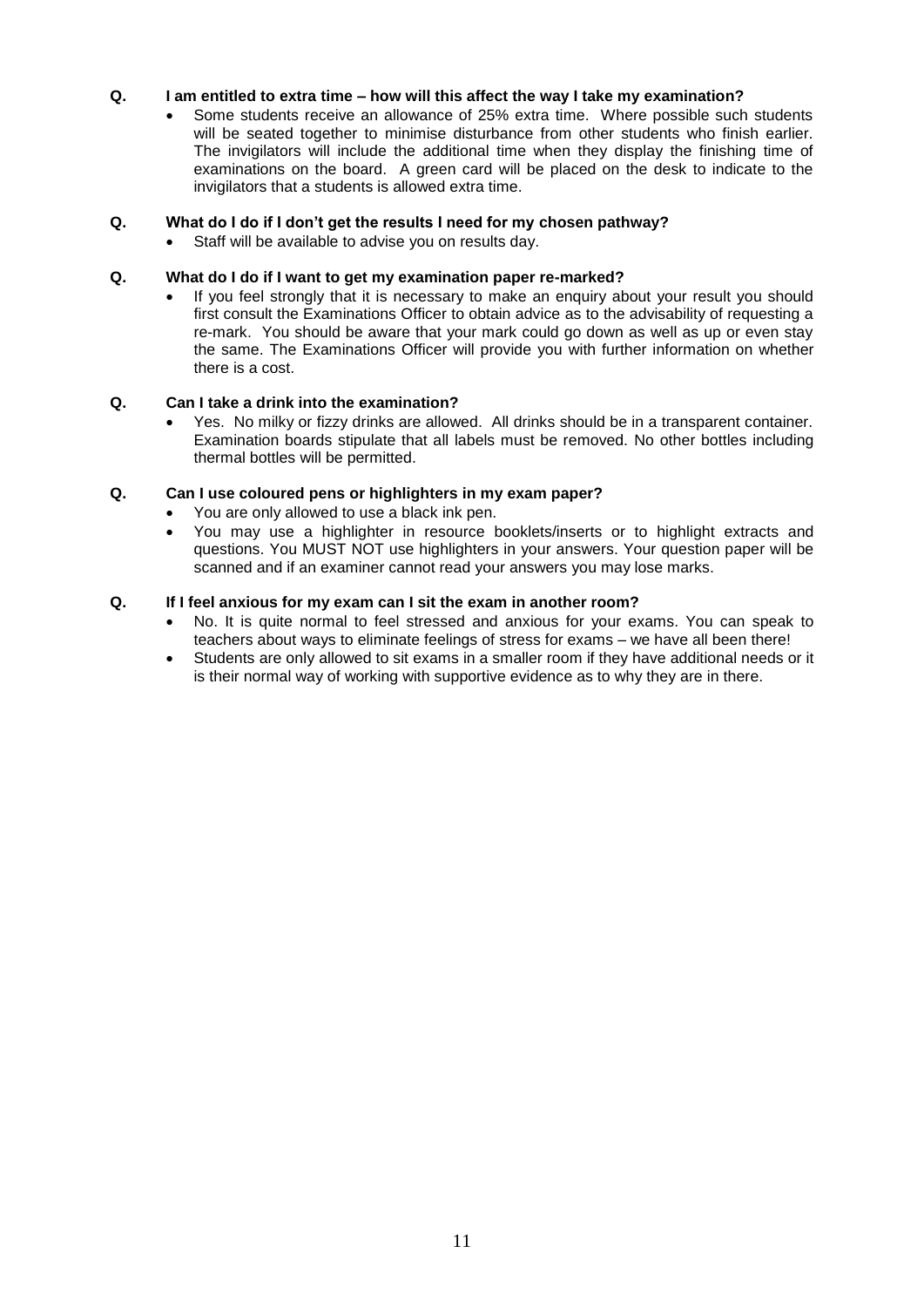### **Information for candidates for written examinations – Effective from 1 September 2021**



**JCO** Joint Council for **Cualifications** 

This document has been written to help you. Read it carefully and follow the instructions. If there is anything you do not understand, especially which calculator you may use, ask your teacher.

| A              | REGULATIONS - Make sure your understand the rules                                                                                                |  |  |
|----------------|--------------------------------------------------------------------------------------------------------------------------------------------------|--|--|
| 1              | Be on time for all your exams. If you are late, your work might not be accepted.                                                                 |  |  |
| $\overline{2}$ | Do not become involved in any unfair or dishonest practice during the exam.                                                                      |  |  |
| $\mathsf{3}$   | If you try to cheat, or break the rules in any way, you could be disqualified from all your subjects.                                            |  |  |
| $\overline{4}$ | You must not take into the exam room:                                                                                                            |  |  |
|                | (a) notes;                                                                                                                                       |  |  |
|                | (b) an iPod, a mobile phone, a MP3/4 player or similar device, or a watch.                                                                       |  |  |
|                | Any pencil cases taken into the exam room must be see-through.                                                                                   |  |  |
|                | Remember: possession of unauthorised material is breaking the rules, even if you do not intend to use it, and you will be subject to             |  |  |
|                | penalty and possible disqualification.                                                                                                           |  |  |
| 5              | If you have a watch, the invigilator will ask you to hand it to them.                                                                            |  |  |
| 6              | Do not use correcting pens, fluid or tape, erasable pens, highlighters or gel pens in your answers.                                              |  |  |
| $\overline{7}$ | Do not talk to or try to communicate with, or disturb other candidates once the exam has started.                                                |  |  |
| 8              | You must not write inappropriate, obscene or offensive material.                                                                                 |  |  |
| 9              | If you leave the exam room unaccompanied by an invigilator before the exam has finished, you will not be allowed to return.                      |  |  |
| 10             | Do not borrow anything from another candidate during the exam.                                                                                   |  |  |
| B              | INFORMATION - Make sure you attend your exams and bring what you need                                                                            |  |  |
| 1              | Know the dates and times of all your exams. Arrive at least ten minutes before the start of each exam.                                           |  |  |
| $\overline{2}$ | If you arrive late for an exam, report to the invigilator running the exam.                                                                      |  |  |
| $\mathsf 3$    | If you arrive more than one hour after the published starting time for the exam, you may not be allowed to take it                               |  |  |
| $\overline{4}$ | Only take into the exam room the pens, pencils, erasers and any other equipment which you need for the exam.                                     |  |  |
| 5              | You must write clearly and in black ink. Coloured pencils or inks may only be used for diagrams, maps, charts, etc. unless the instructions      |  |  |
|                | printed on the front of the question paper state otherwise.                                                                                      |  |  |
| $\mathbf c$    | Calculators, dictionaries and computer spell-checkers                                                                                            |  |  |
| 1              | You may use a calculator unless you are told otherwise.                                                                                          |  |  |
| $\overline{2}$ | If you use a calculator:                                                                                                                         |  |  |
|                | (a) make sure it works properly; check that the batteries are working properly;                                                                  |  |  |
|                | (b) clear anything stored in it;                                                                                                                 |  |  |
|                | (c) remove any parts such as cases, lids or covers which have printed instructions or formulae;                                                  |  |  |
|                | (d) do not bring into the exam room any operating instructions or prepared programs.                                                             |  |  |
| 3              | Do not use a dictionary or computer spell checker unless you are told otherwise.                                                                 |  |  |
| D              | Instructions during the exam                                                                                                                     |  |  |
| 1              | Always listen to the invigilator. Always follow their instructions.                                                                              |  |  |
| $\overline{2}$ | Tell the invigilator at once if:                                                                                                                 |  |  |
|                | (a) you think you have not been given the right question paper or all of the materials listed on the front of the paper;                         |  |  |
|                | (b) the question paper is incomplete or badly printed.                                                                                           |  |  |
| 3              | Read carefully and follow the instructions printed on the question paper and/or on the answer booklet.                                           |  |  |
| $\overline{4}$ | Do not start writing anything until the invigilator tells you to fill in all the details required on the front of the question paper and/ or the |  |  |
|                | answer booklet before you start the exam.                                                                                                        |  |  |
| 5              | Remember to write your answers within the designated sections of the answer booklet.                                                             |  |  |
| 6              | Do your rough work on the proper exam stationery. Cross it through and hand it in with your answers. Make sure you add your candidate            |  |  |
|                | details to any additional answer sheets that you use, including those used for rough work                                                        |  |  |
| E              | <b>Advice and assistance</b>                                                                                                                     |  |  |
| 1              | If on the day of the exam you feel that your work may be affected by ill health or any other reason, tell the invigilator.                       |  |  |
| $\overline{2}$ | Put up your hand during the exam if:                                                                                                             |  |  |
|                | (a) you have a problem and are in doubt about what you should do;                                                                                |  |  |
|                | (b) you do not feel well;                                                                                                                        |  |  |
|                | (c) you need more paper.                                                                                                                         |  |  |
| 3              | You must not ask for, and will not be given, any explanation of the questions.                                                                   |  |  |
| F              | At the end of the exam                                                                                                                           |  |  |
| $\mathbf{1}$   | If you have used more than one answer booklet and/or any supplementary answer sheets, place them in the correct order.                           |  |  |
|                | Place any loose additional answer sheets inside your answer booklet. Make sure you add your candidate details to any additional answer           |  |  |
|                | sheets that you use.                                                                                                                             |  |  |
| 2              | Do not leave the exam room until told to do so by the invigilator.                                                                               |  |  |
| 3              | Do not take from the exam room any stationery. This includes the question paper, answer booklets used or unused, rough work or any other         |  |  |
|                | materials provided for the exam.                                                                                                                 |  |  |
|                |                                                                                                                                                  |  |  |